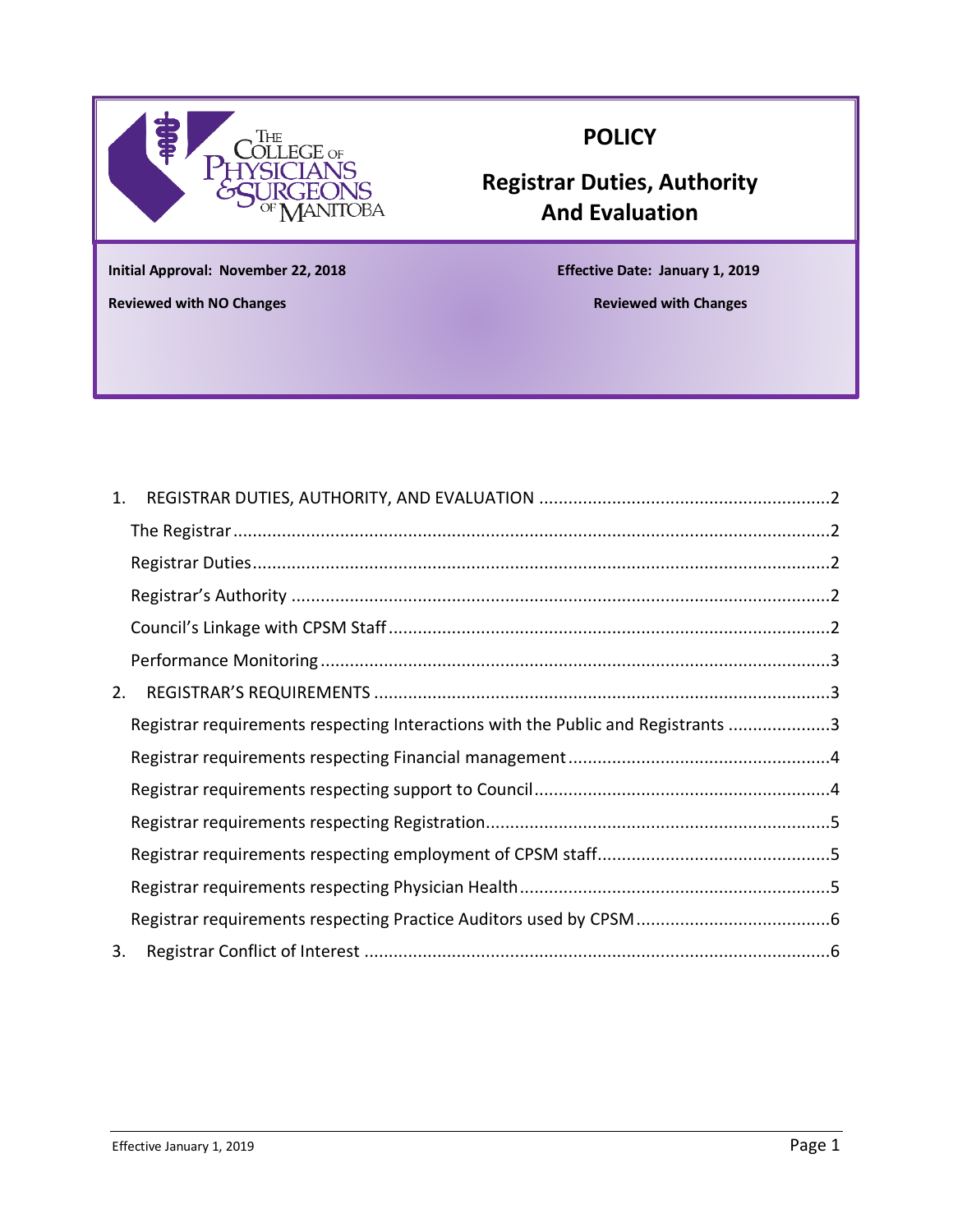# <span id="page-1-0"></span>1. REGISTRAR DUTIES, AUTHORITY, AND EVALUATION

# <span id="page-1-1"></span>**The Registrar**

1.1. The Registrar, in addition to the performance of duties and exercise of powers set out in the RHPA, the Regulations, the Bylaws, and any Council Policies, is the Chief Executive Officer of CPSM and holds final responsibility for all administrative and operational matters for CPSM.

# <span id="page-1-2"></span>**Registrar Duties**

- 1.2. The Council's sole official connection to the operations of CPSM and the work of its staff is through the Registrar.
- 1.3. The Registrar's responsibility is to fulfill the Council Policy Ends without breaching any of the Registrar's requirements set out in this policy. As long as the Registrar uses any reasonable interpretation of the Council Policy – Ends and within the scope of this Policy, the Registrar is authorized to establish further policies, make all decisions, take all actions, establish all practices and develop all activities in order to meet the operational requirements of CPSM's mandate.
- 1.4. The Registrar must ensure that minutes are taken at each Council and registrants' meeting.
- 1.5. Council directs the Registrar to consider and decide on applications for registration under sections 32 and 33 of the RHPA in accordance with the Act, Regulations, Bylaws, Practice Direction on Qualifications and Registration, and any other Council policies or Practice Directions.

# <span id="page-1-3"></span>**Registrar's Authority**

- 1.6. The Council will instruct the Registrar through its written policies that prescribe the Council's Policy - Ends to be achieved and describe other actions to be taken in addition to the Registrar's duties.
- 1.7. Only officially passed motions of the Council are binding on the Registrar.

#### <span id="page-1-4"></span>**Council's Linkage with CPSM Staff**

1.8. The Registrar is the Council's only link to operational achievement and conduct, so that all authority and accountability of staff, as far as the Council is concerned, is considered the authority and accountability of the Registrar.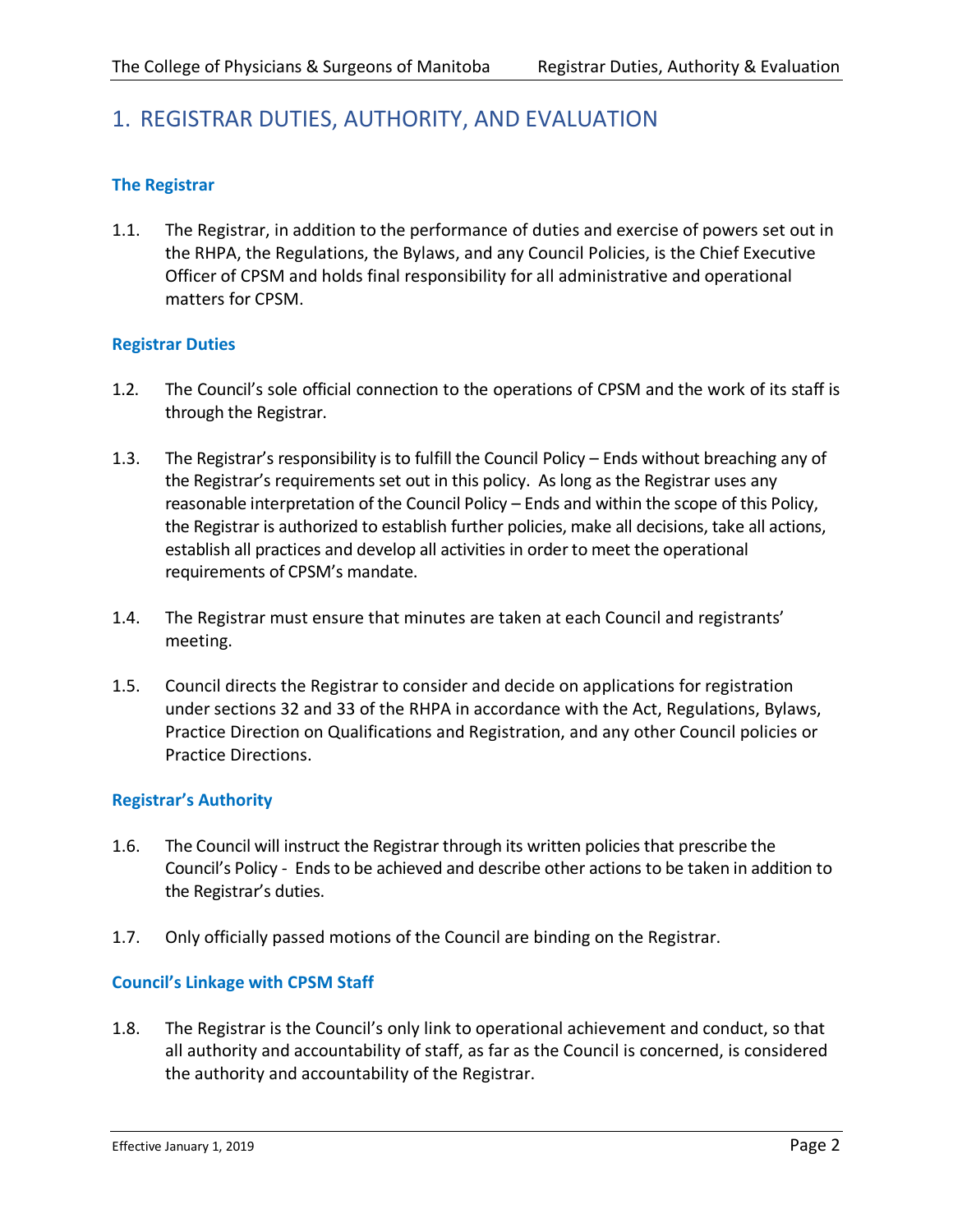- 1.9. The Council will never give instructions to persons who report directly or indirectly to the Registrar.
- 1.10. The Council will refrain from evaluating, either formally or informally, any staff other than the Registrar.

# <span id="page-2-0"></span>**Performance Monitoring**

- 1.11. Only Council can employ, terminate, discipline, or change the conditions of employment of the Registrar and delegates this authority to the Executive Committee.
- 1.12. A formal review of the Registrar's performance by the Council through its delegate, the Executive Committee, will occur annually, based on the achievement of the Council Policy – Ends, compliance with this policy, and fulfillment of any other annual strategic objectives established by Council, for the Registrar, in consultation with the Registrar.
- 1.13. The Council will view the Registrar's performance as identical to organizational performance, so that organizational achievement of Council Policy – Ends, and compliance with the Registrar's Requirements and Duties as set out in this policy will be viewed as successful Registrar performance.

# <span id="page-2-1"></span>2. REGISTRAR'S REQUIREMENTS

2.1. The Registrar shall not cause or allow any practice, activity, decision or organizational circumstance that is either imprudent, illegal, or in violation of commonly accepted business and professional ethics.

# <span id="page-2-2"></span>**Registrar requirements respecting Interactions with the Public and Registrants**

- 2.2. The Registrar must:
	- 2.2.1. Establish and maintain policies which protect confidentiality and privacy rights, except as otherwise required by legislation;
	- 2.2.2. Establish and maintain policies which require complaints be dealt with fairly, consistently, respectfully and in a timely manner;
	- 2.2.3. Establish and maintain transparent processes for the operation of CPSM;
	- 2.2.4. Communicate with the public and registrants in a fair and respectful manner;
	- 2.2.5. Communicate with the public and registrants as to the role of CPSM;
	- 2.2.6. Communicate the privileges and responsibilities of registrants to registrants;
	- 2.2.7. Communicate Council decisions to registrants in a timely manner;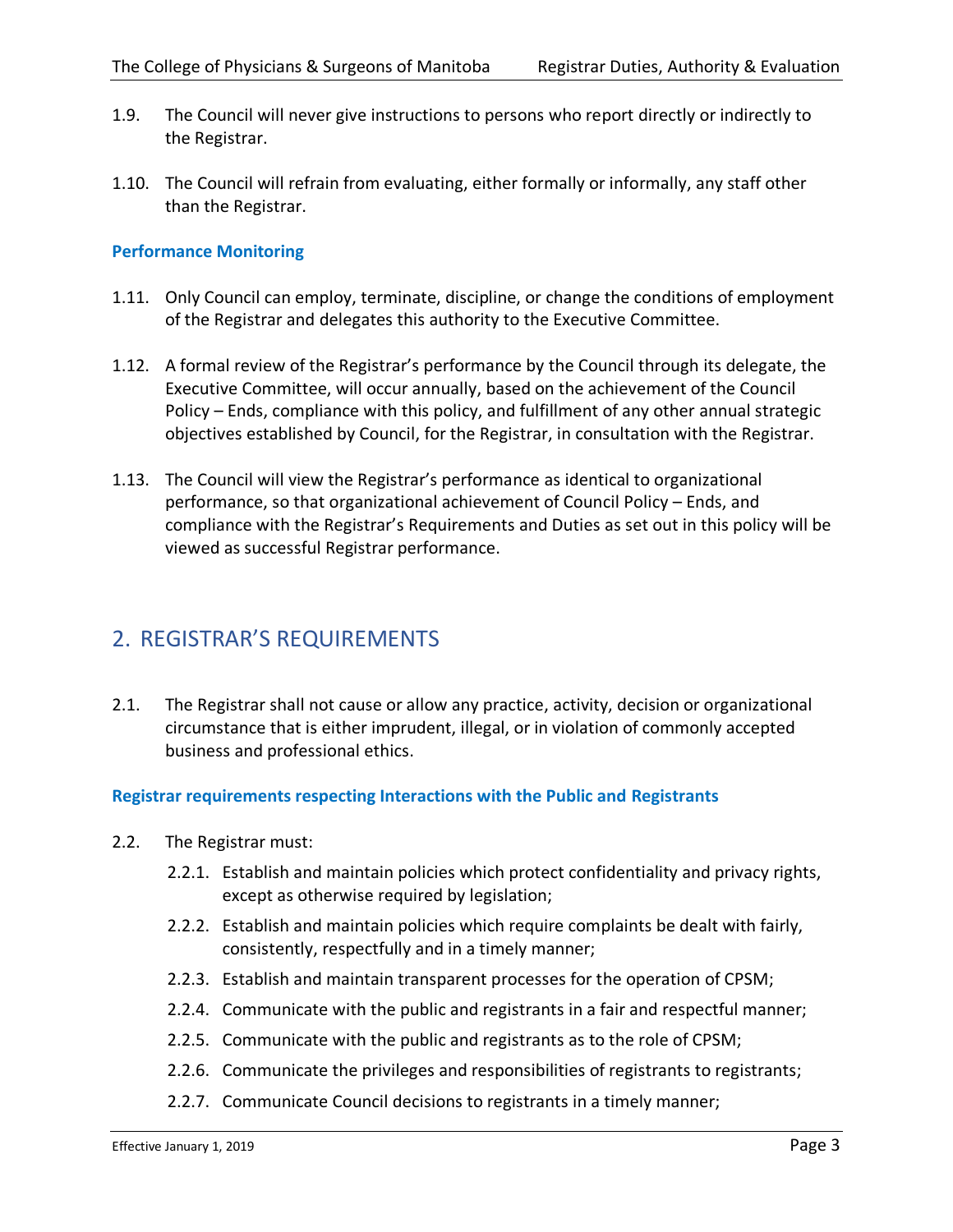- 2.2.8. Develop effective working relationships with other regulatory authorities, health care organizations, government and other stakeholders in health care;
- 2.2.9. Establish and maintain an effective communications and public relations strategy.

#### <span id="page-3-0"></span>**Registrar requirements respecting Financial management**

- 2.3. The Registrar must:
	- 2.3.1. Prepare a budget for each fiscal period consistent with Council policies governing the financial management of CPSM.
	- 2.3.2. Maintain funds in the accumulated surplus as restricted accounts in accordance with Council policy.
	- 2.3.3. Protect CPSM from fiscal jeopardy.
	- 2.3.4. Adhere to Council policies governing incurring debt and settlement of liabilities of CPSM.
	- 2.3.5. Cause all required reports and government filings to be filed on time and with accurate information.
	- 2.3.6. Protect CPSM assets through appropriate maintenance and through insurance coverage against loss by theft, fire or casualty to a prudent replacement value.
	- 2.3.7. Protect Council and committee members, staff and others who engage in activities on behalf of CPSM against liability claims through appropriate insurance coverage comparable to that for comparable organizations.
	- 2.3.8. Comply with all internal controls recommended by CPSM appointed auditors.
	- 2.3.9. Develop and maintain an effective information management process for CPSM.
	- 2.3.10. Establish and maintain policies which permit the competent operation of CPSM if there is a sudden loss of Registrar services.
	- 2.3.11. Establish and maintain a consistent and fair process for determining registrants' fees.
	- 2.3.12. Adhere to the Council's investment policy.

#### <span id="page-3-1"></span>**Registrar requirements respecting support to Council**

- 2.4. The Registrar must:
	- 2.4.1. Provide Council with adequate information to permit informed Council decisions.
	- 2.4.2. Inform Council of significant internal or external changes or events, and any legal action against CPSM.
	- 2.4.3. Provide accurate information to Council in a timely manner, clearly indicating when a decision is required.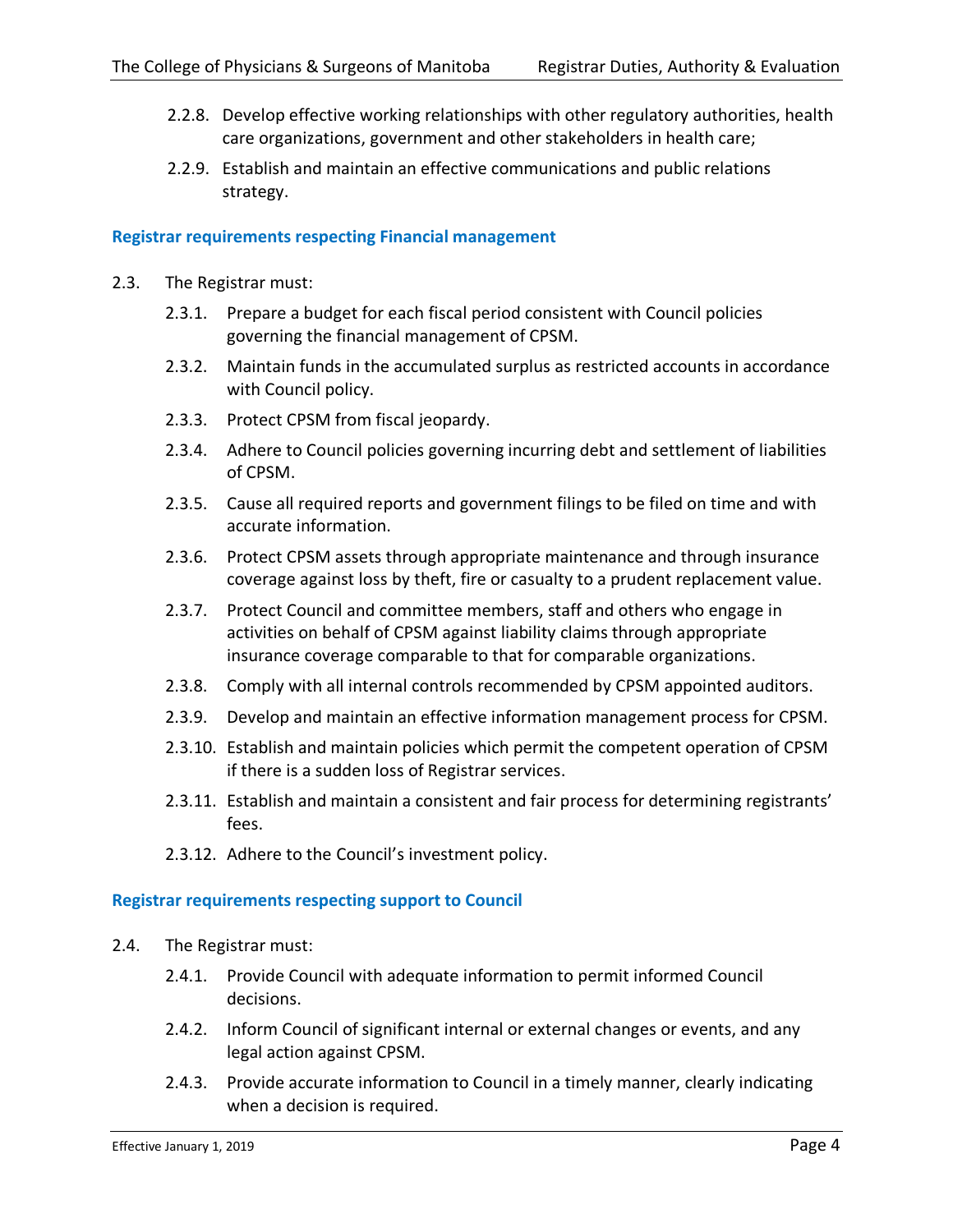- 2.4.4. Promptly report to Council any non-compliance with any Council policy.
- 2.4.5. Establish and maintain a process for the effective review of the Standards of Practice of Medicine, which must include appropriate consultation.
- 2.4.6. Promptly report to Council any anticipated legislative changes, and any recommended requests for change to legislation by CPSM.
- 2.4.7. Establish and maintain policies and procedures governing the conduct of elections to Council and approve forms necessary for such elections. All elections must be conducted by electronic means.

# <span id="page-4-0"></span>**Registrar requirements respecting Registration**

- 2.5. The Registrar must:
	- 2.5.1. Establish and maintain policies governing registration of registrants.
	- 2.5.2. Maintain an appropriate and expeditious process for licensing physicians
	- 2.5.3. Adhere to the Council policies governing:
		- 2.5.3.a. the retraining of inactive physicians
		- 2.5.3.b. the use of temporary registration
		- 2.5.3.c. the extension of conditional registration
		- 2.5.3.d. defined registration primary care including obstetrics
		- 2.5.3.e. primary care anaesthesia

# <span id="page-4-1"></span>**Registrar requirements respecting employment of CPSM staff**

- 2.6. The Registrar must establish and maintain:
	- 2.6.1. Working conditions which are safe, fair and respect human dignity.
	- 2.6.2. Witten job descriptions for each position in CPSM.
	- 2.6.3. Written human resource policies and procedures. The policies must meet industry standards for effective human resource management.
	- 2.6.4. A written plan for staff to deal with emergency situations.
	- 2.6.5. Compensation and benefits which do not materially deviate from the geographic or professional market for the skills involved.
- 2.7. The Registrar is prohibited from establishing or changing pension benefits and from changing their own compensation and benefits.

# <span id="page-4-2"></span>**Registrar requirements respecting Physician Health**

2.8. The Registrar must establish and maintain a Physician Health Program.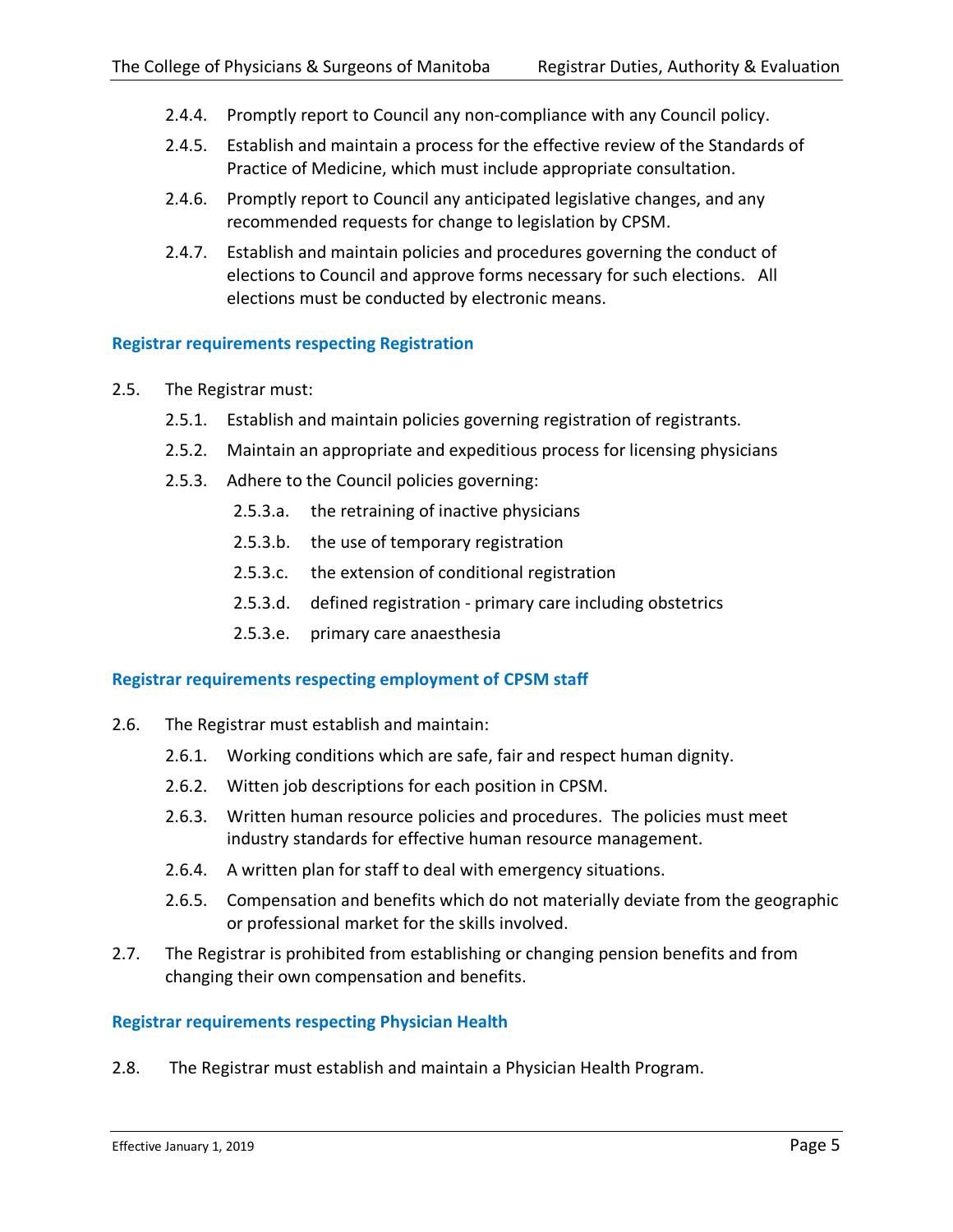# <span id="page-5-0"></span>**Registrar requirements respecting Practice Auditors used by CPSM**

2.9. The Registrar must establish and maintain a list of physicians whom Council has appointed to the practice auditor list, and require CPSM audits to be conducted by physicians who are on the list.

# <span id="page-5-1"></span>3. Registrar Conflict of Interest

3.1 Where the Registrar or any Assistant Registrar (any one or more of whom is referred to by the term "Registrar") employed by CPSM also practices medicine in another capacity, any real, potential or perceived conflict of interest which arises in a complaint, investigation, appeal or inquiry process is to be dealt with in accordance with the following policies:

# 3.2 Definitions

- 3.2.1. Definition of Conflict of Interest:
	- 3.2.1.a. A conflict of interest refers to personal, occupational or financial considerations that may affect, or appear to affect, a Registrar's objectivity, judgment or ability to act in the best interests of CPSM.
	- 3.2.1.b. The personal interests of immediate family members or close personal or business associates of a Registrar are considered to also be the personal interests of the Registrar.
	- 3.2.1.c. A perceived conflict of interest may exist when a reasonable, well informed person has a reasonable belief that a Registrar has a conflict of interest, even if there is no real conflict.
	- 3.2.1.d. Full disclosure, in itself, does not remove a conflict of interest.
- 3.2.2. Definition of Complaints Process
	- 3.2.2.a. The term "complaints process" includes all stages of the professional conduct review process, including the complaints process, the investigation process, the appeal process and the inquiry process, and decisions by committees at each stage of the process.

# 3.2.3. Definition of Officers

- 3.2.3.a. For the purpose of this policy, "Officers" includes the President, President-Elect, and the Past President, but not the Registrar.
- 3.3 Registrar Responsibilities
	- 3.3.1. Registrar Responsibility for Vigilance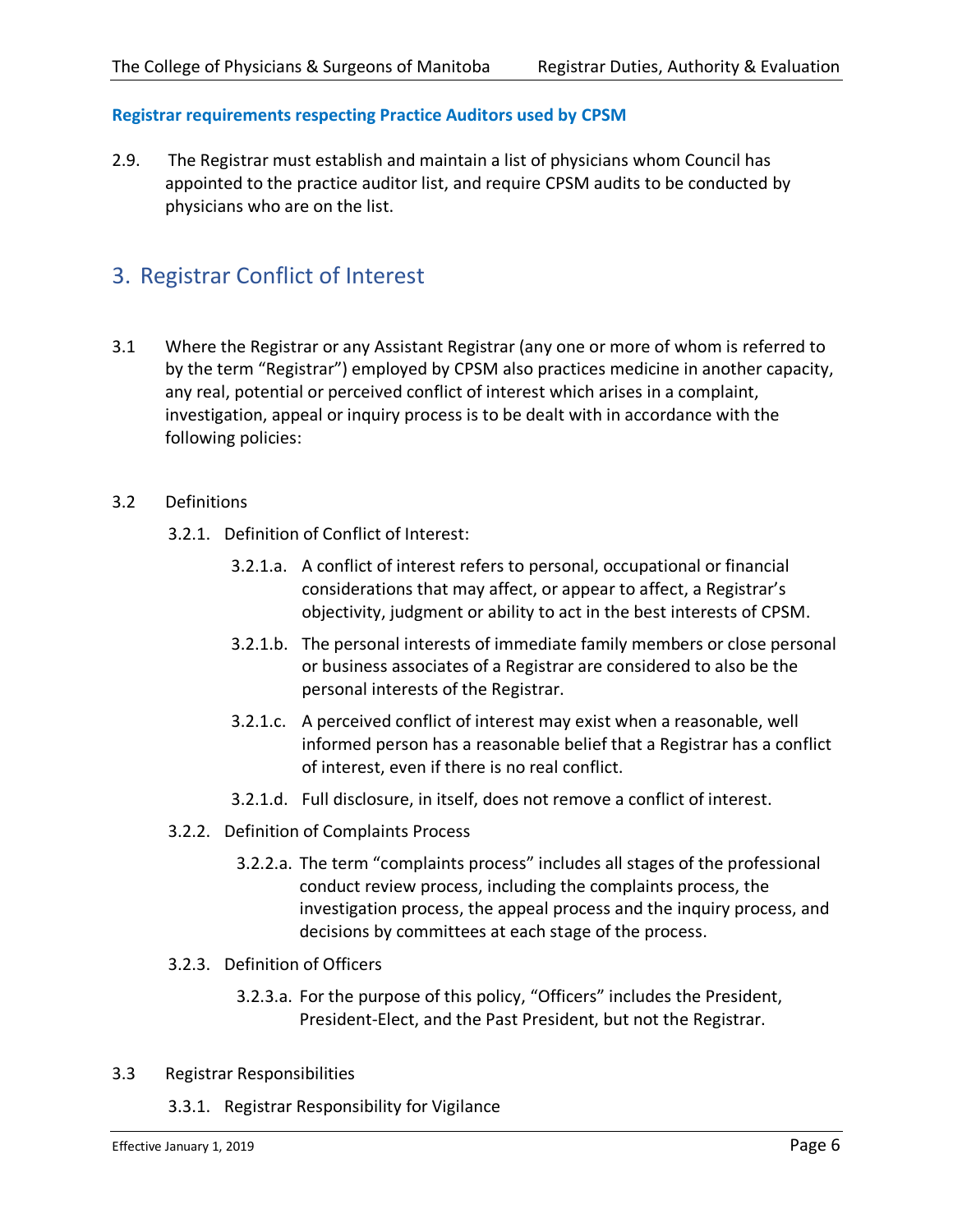- 3.3.1.a. Each Registrar is responsible to exercise vigilance for and declare any real, potential or perceived personal conflict of interest – which includes self-interest, outside pressure, expectation of reward, or fear of criticism – in accordance with this Policy.
- 3.3.2. Registrar Responsibilities respecting conflict of interest in the complaints process
	- 3.3.2.a. A Registrar must disclose to the President a real or potential conflict of interest as soon as the Registrar is aware of it and before CPSM or any of its committees deals with the matter.
	- 3.3.2.b. In situations which may involve a perceived conflict of interest, a Registrar:
		- 3.3.2.b.i. is encouraged to consult formally with the officers of CPSM to seek guidance; and
		- 3.3.2.b.ii. may seek a ruling on the matter by the Council.
- 3.4 Complaints involving Registrars
	- 3.4.1 Process where CPSM receives a complaint against a Registrar:
		- 3.4.1.a. The Registrar must give prompt notice to the President that a complaint has been made against that Registrar and provide a copy of the complaint and any related documents to the President.
		- 3.4.1.b. If the President deems it warranted, the matter shall be referred to the Officers of CPSM for the purpose of considering whether the Registrar should be placed on a leave of absence pending completion of the complaints process.
		- 3.4.1.c. At each stage of the complaints process, the Chair of the Committee considering the matter must be notified of the conflict of interest. With the assistance of such CPSM staff members as the President deems appropriate, the President and the Chair of the Committee must implement steps to ensure that the Registrar is not involved in any way in processing the complaint or the decision-making process of the Committee.
		- 3.4.1.d. The complainant must receive full disclosure of the conflict and of the steps taken to ensure that the matter is dealt with without the involvement of the Registrar.
	- 3.4.2 Process where CPSM receives information which may give rise to a Registrar's referral
		- 3.4.2.a. Where information is received that, pursuant to *The Regulated Health Professions Act*, may reasonably warrant a Registrar's referral to Complaints Committee, Investigation Committee, or Central Standards Committee, involving the Registrar, the Registrar must